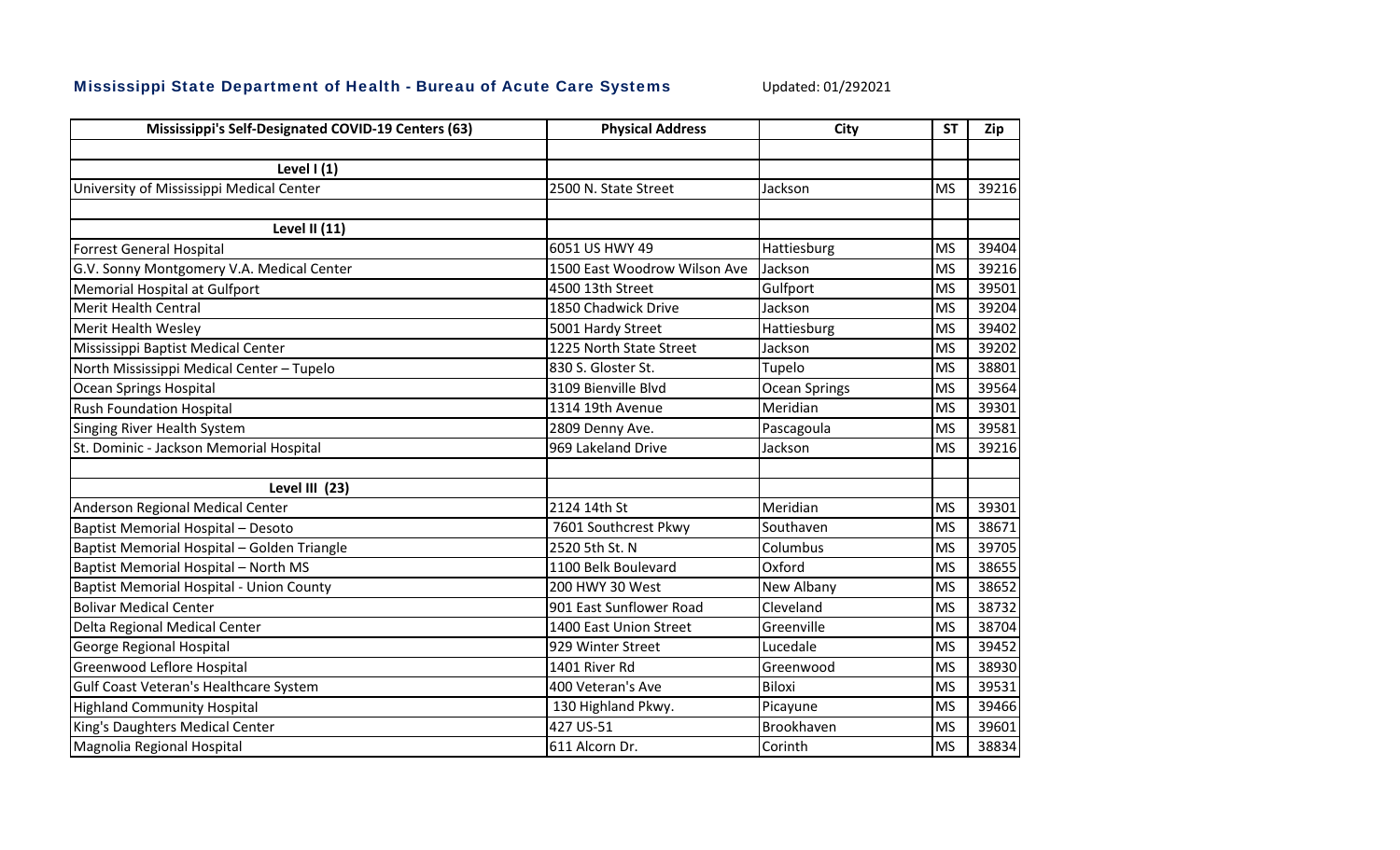| Merit Health Biloxi                           | 150 Reynoir Street         | Biloxi            | <b>MS</b> | 39530 |
|-----------------------------------------------|----------------------------|-------------------|-----------|-------|
| Merit Health Madison                          | 161 River Oaks Dr          | Canton            | <b>MS</b> | 39046 |
| Merit Health Rankin                           | 350 Crossgates Blvd.       | <b>Brandon</b>    | <b>MS</b> | 39042 |
| Merit Health River Oaks                       | 1030 River Oaks Drive      | Flowood           | <b>MS</b> | 39232 |
| Merit Health River Region                     | 2100 Highway 61 North      | Vicksburg         | <b>MS</b> | 39183 |
| North Mississippi Medical Center - Gilmore    | 1105 Earl Frye Blvd.       | Amory             | <b>MS</b> | 38821 |
| North Mississippi Medical Center - West Point | 150 Medical Center Drive   | <b>West Point</b> | <b>MS</b> | 39773 |
| OCH Regional Medical Center                   | 400 Hospital Road          | Starkville        | <b>MS</b> | 39759 |
| Singing River - Gulfport                      | 15200 Community Road       | Gulfport          | <b>MS</b> | 39503 |
| South Central Regional Medical Center         | 1220 Jefferson St.         | Laurel            | <b>MS</b> | 39440 |
| Level IV (28)                                 |                            |                   |           |       |
| <b>Baptist Medical Center - Leake</b>         | 1100 HWY 16 East           | Carthage          | <b>MS</b> | 39051 |
| <b>Baptist Medical Center - Yazoo</b>         | 823 Grand Avenue           | Yazoo City        | <b>MS</b> | 39194 |
| Baptist Memorial Hospital - Attala            | 220 MS HWY 12              | Kosiusko          | <b>MS</b> | 39090 |
| Baptist Memorial Hospital - Calhoun           | 140 Burke Calhoun City Rd. | Calhoun City      | <b>MS</b> | 38916 |
| Choctaw Regional Medical Center               | 8613 MS HWY 12             | Akerman           | <b>MS</b> | 39735 |
| <b>Covington County Hospital</b>              | 701 S Holly Ave            | Collins           | <b>MS</b> | 39428 |
| Field Health System                           | 178 Highway 24 East        | Centreville       | <b>MS</b> | 39631 |
| Franklin County Memorial Hospital             | 40 Union Church Road       | Meadville         | <b>MS</b> | 39653 |
| Jefferson County Hospital                     | 870 Main Street            | Fayettte          | <b>MS</b> | 39069 |
| Jefferson Davis Community Hospital            | 1102 Rose St.              | Prentiss          | <b>MS</b> | 39474 |
| Lawrence County Hospital                      | 1065 East Braod Street     | Monticello        | <b>MS</b> | 39654 |
| Magee General Hospital                        | 300 3rd Avenue SSE         | Magee             | <b>MS</b> | 39111 |
| Monroe Regional Hospital                      | 400 South Chestnut Street  | Aberdeen          | <b>MS</b> | 39730 |
| <b>Marion General Hospital</b>                | 1560 Sumrall Rd.           | Columbia          | <b>MS</b> | 39429 |
| Neshoba County General Hospital               | 1001 Holland Avenue        | Philadelphia      | <b>MS</b> | 39350 |
| North Mississippi Medical Center - Eupora     | 70 Medical Plz.            | Eupora            | <b>MS</b> | 39744 |
| North Mississippi Medical Center - luka       | 1777 Curtis Dr.            | luka              | <b>MS</b> | 38852 |
| North Mississippi Medical Center - Pontotoc   | 178 South Mail Street      | Pontotoc          | <b>MS</b> | 38863 |
| Noxubee General Hospital                      | 78 Hospital Road           | Macon             | <b>MS</b> | 39341 |
| <b>Pearl River County Hospital</b>            | 305 W Moody St.            | Poplarville       | <b>MS</b> | 39470 |
| Perry County General Hospital                 | 206 Bay Ave.               | Richton           | <b>MS</b> | 39476 |
| Simpson General Hospital                      | 1842 Simpson Highway 149   | Mendenhall        | <b>MS</b> | 39114 |
| South Sunflower County Hospital               | 121 E Baker St             | Indianola         | <b>MS</b> | 38751 |